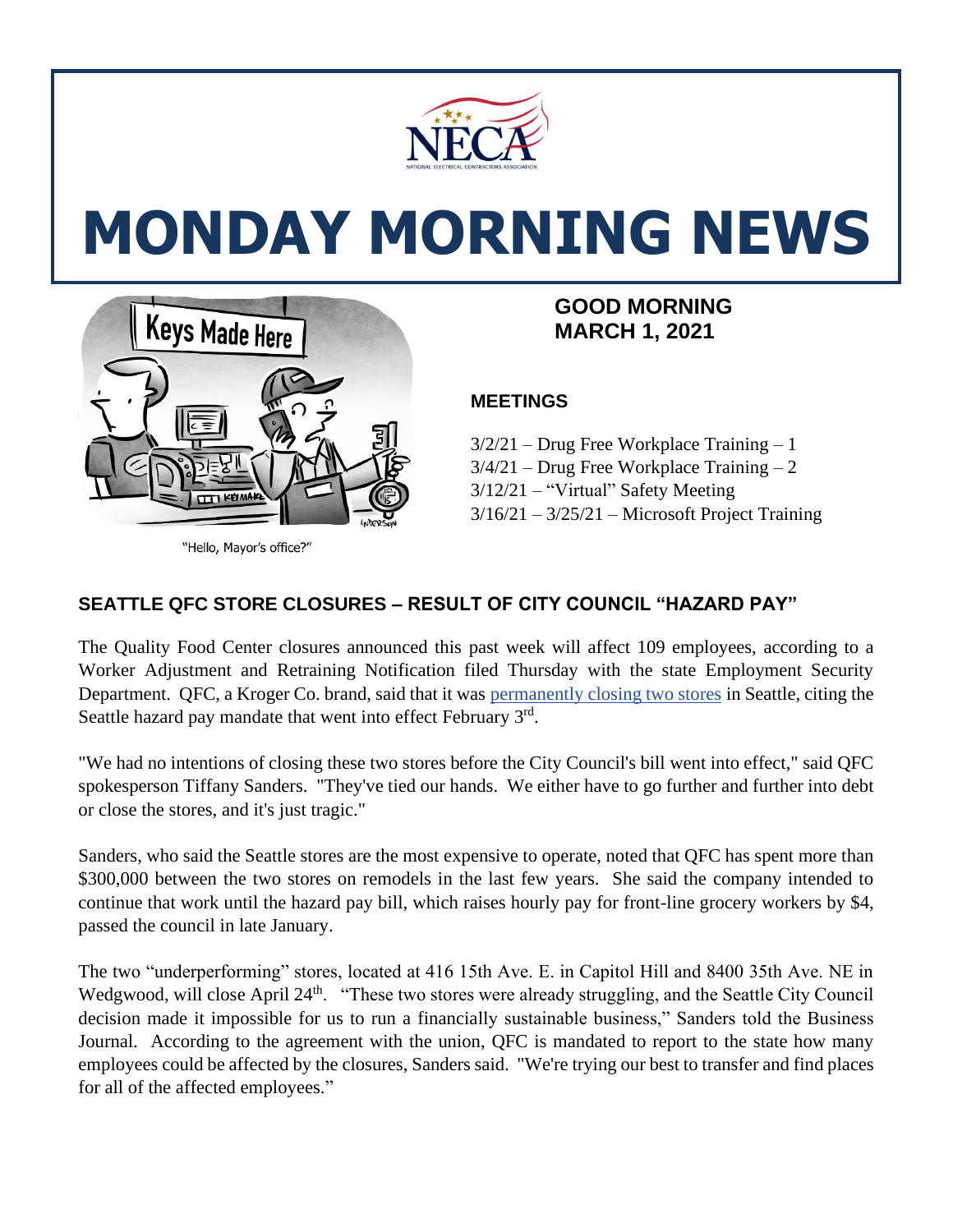While Kroger has seen sales increase over the pandemic, so too has its expenses, Sanders said, noting that Kroger has spent \$1.5 billion on employees in bonuses and safety measures over the last year. "That money has all gone right back into it. We've kept two pennies of every dollar in profit. The rest of that money goes to paying the rent, cost of goods, which is 77 cents of every dollar. Grocery stores operate on a very small margin."

The wage increase applies to grocery businesses with 500 or more worldwide employees and those that are either more than 10,000 square feet and primarily sell groceries or more than 85,000 square feet, with 30% or more of the sales floor area dedicated to groceries. It does not affect convenience stores, food marts or farmers markets.

QFC said Tuesday its average hourly wage in Seattle is about \$20 an hour, and total compensation is over \$25 an hour, including health care and pension benefits. In all, QFC employs about 6,100 people across 61 stores.

This is not the first time Cincinnati-based Kroger, the nation's largest operator of traditional supermarkets, has closed stores in response to legislation that requires grocers to pay front-line workers a higher hourly wage during the pandemic. It announced this month it will permanently close two stores in Long Beach, California, in April.

#### **UPCOMING "VIRTUAL" NECA SAFETY COMMITTEE MEETING – MARCH 12 TH**

Mark your calendars for our upcoming "virtual" Safety Committee Meeting on Friday, March 12<sup>th</sup>, starting at 10:00 AM. We will be hosting a guest speaker from Littelfuse, Inc who will present on Arc-Flash Mitigation Measures. The presentation will cover a wide variety of arc flash topics, including a basic overview of the risks associated with an arc-flash event, the importance of arc-flash hazard assessments and updates to the IEEE 1584-2018 standard. The training will also include an overview of available options to reduce incident energy along with their relative ROI.

This is a great opportunity to learn about some of the latest development being made toward arc flash prevention and reducing the severity of incidents. This meeting is open to anyone in your firm that would like to attend. For those that wish to attend **Please RSVP to PSC NECA Director of Safety, Justin Thayer at** [justin@necaseattle.org.](mailto:justin@necaseattle.org)

#### **ON THIS DAY IN HISTORY – 1872 – YELLOWSTONE PARK ESTABLISHED**

[President Grant](https://www.history.com/topics/us-presidents/ulysses-s-grant-video) signs the bill creating the nation's first national park at Yellowstone. Native Americans had lived and hunted in the region that would become Yellowstone for hundreds of years before the first Anglo explorers arrived. Abundant game and mountain streams teaming with fish attracted the Indians to the region, though the awe-inspiring geysers, canyons, and gurgling mud pots also fascinated them.

John Colter, the famous mountain man, was the first Anglo to travel through the area. After journeying with [Lewis and Clark](https://www.history.com/topics/lewis-and-clark) to the Pacific, Colter joined a party of fur trappers to explore the wilderness. In 1807, he explored part of the Yellowstone plateau and returned with fantastic stories of steaming geysers and bubbling cauldrons. Some doubters accused the mountain man of telling tall tales and jokingly dubbed the area "Colter's Hell."